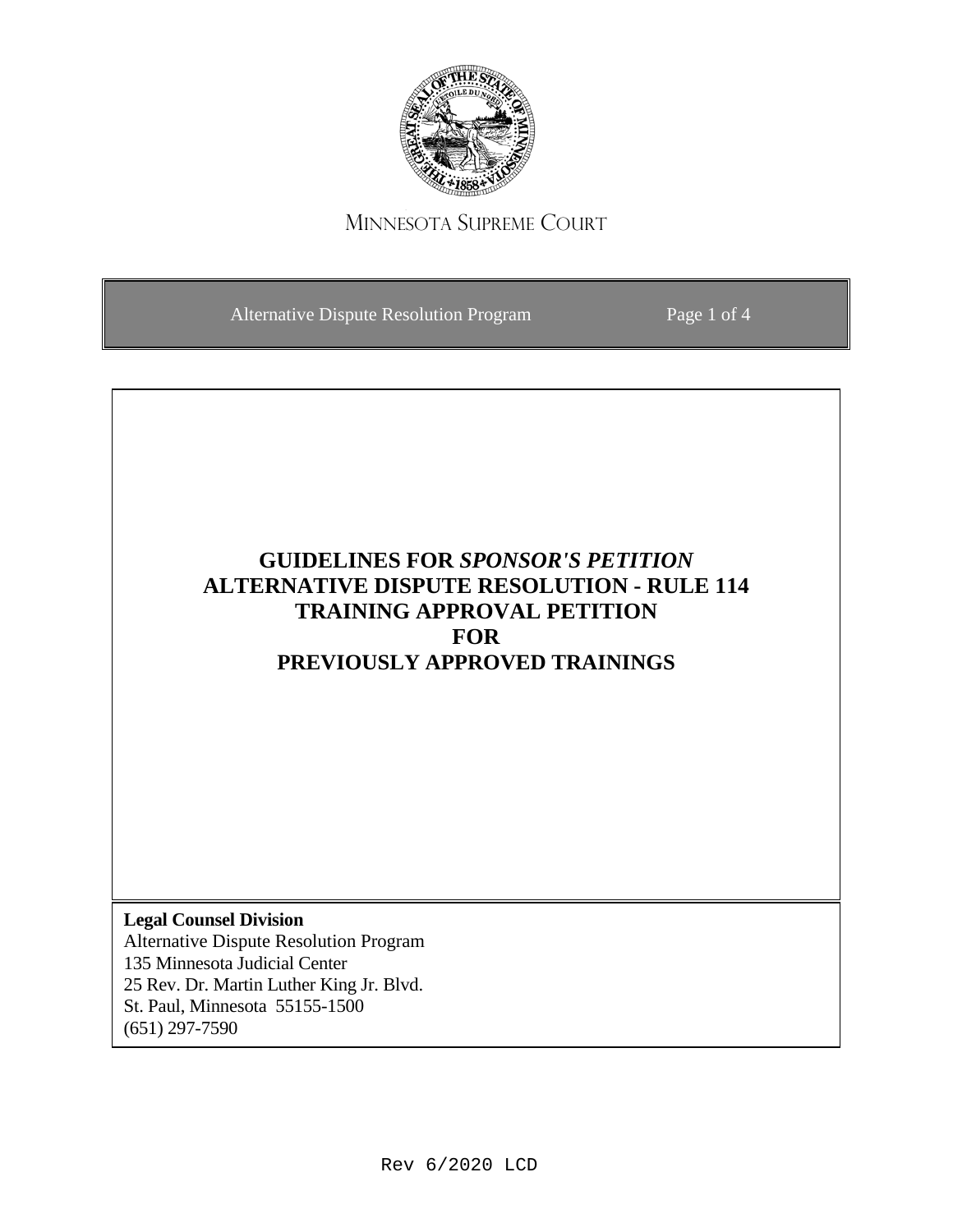## **BASIC EDUCATION**

Under the Minnesota Rules of General Practice only those individuals who meet the training requirements in Rule 114.13 shall be listed on the roster of qualified neutrals. The State Court Administrator (SCA), through the Legal Counsel Division (LCD), certifies the training programs which meet the training criteria. Any sponsor (agency, organization, or person) who provides training may seek training certification. A list of certified training programs is kept by LCD.

#### **CONTINUING EDUCATION**

Rule 114.13(g) requires neutrals to complete continuing education about alternative dispute resolution subjects. Continuing education trainings *do not* have to be certified. Neutrals who are on a facilitative/hybrid panel are required to take 18.00 hours per three-year reporting period. Neutrals who are on any of the other panels are required to take 9.00 hours per three-year reporting period. Neutrals who are on more than one panel are required to take no more than 18.00 hours per threeyear reporting period.

#### **APPLICATION REQUIREMENTS**

- 1. Training certification is based on Rule 114.13 of the Rules of General Practice.
- 2. The number of hours certified will be based on each contact hour of training. A contact hour shall consist of no less than a sixty minute class session. The number of hours certified will not include time spent on meals, breaks, homework assignments, or unrelated activities.
- 3. The training *must* have been previously approved and any differences between the original training and this training must by explained in this petition.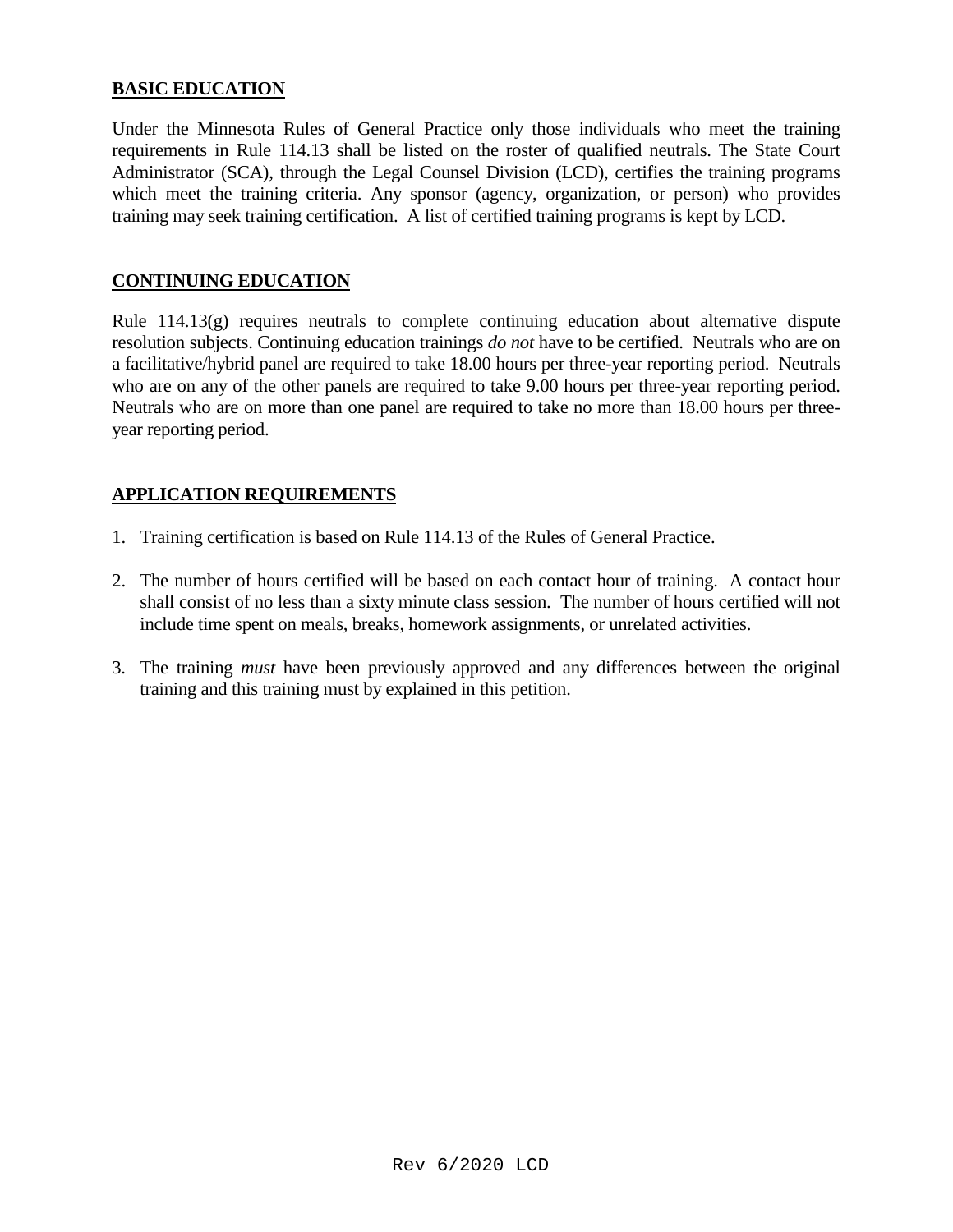# **MINNESOTA JUDICIAL BRANCH**

# SPONSOR'S PETITION ALTERNATIVE DISPUTE RESOLUTION - RULE 114

## PREVIOUSLY APPROVED TRAINING APPROVAL PETITION

## **TRAINING INFORMATION**

| Title:                                                             |                                                        |  |
|--------------------------------------------------------------------|--------------------------------------------------------|--|
| Date(s): $\qquad \qquad$                                           |                                                        |  |
| Location:                                                          |                                                        |  |
| Sponsor:                                                           |                                                        |  |
| Coordinator:                                                       |                                                        |  |
| Address:                                                           |                                                        |  |
|                                                                    |                                                        |  |
|                                                                    | Fax:<br><u> 1980 - Andrea State Barbara, poeta esp</u> |  |
| Email:                                                             |                                                        |  |
| $\Box$ I agree to receive a signed, scanned, copy of the approval. |                                                        |  |

#### **INSTRUCTION HOURS**

 $\text{\textendash}$  Total number of instruction hours (60 minutes of instruction = 1 credit hour)

#### **PREVIOUS APPROVAL INFORMATION**

Training Title (if different from above):\_\_\_\_\_\_\_\_\_\_\_\_\_\_\_\_\_\_\_\_\_\_\_\_\_\_\_\_\_\_\_\_\_\_\_\_\_\_\_\_\_\_\_\_\_\_

Date training was *originally* offered: \_\_\_\_\_\_\_\_\_\_\_\_\_\_\_\_\_\_\_\_\_\_\_\_\_\_\_\_\_\_\_\_\_\_\_\_\_\_\_\_\_\_\_\_\_\_\_\_

Training was approved as: \_\_\_\_\_\_ Basic Education (qualifies participants for neutral rosters) \_\_\_\_\_ Continuing Education

#### **TRAINING OUTLINE**

Include a training agenda/brochure with this completed form *only* if different from training previously approved. A training agenda should indicate the time allocations and subject matter of each segment of the training.